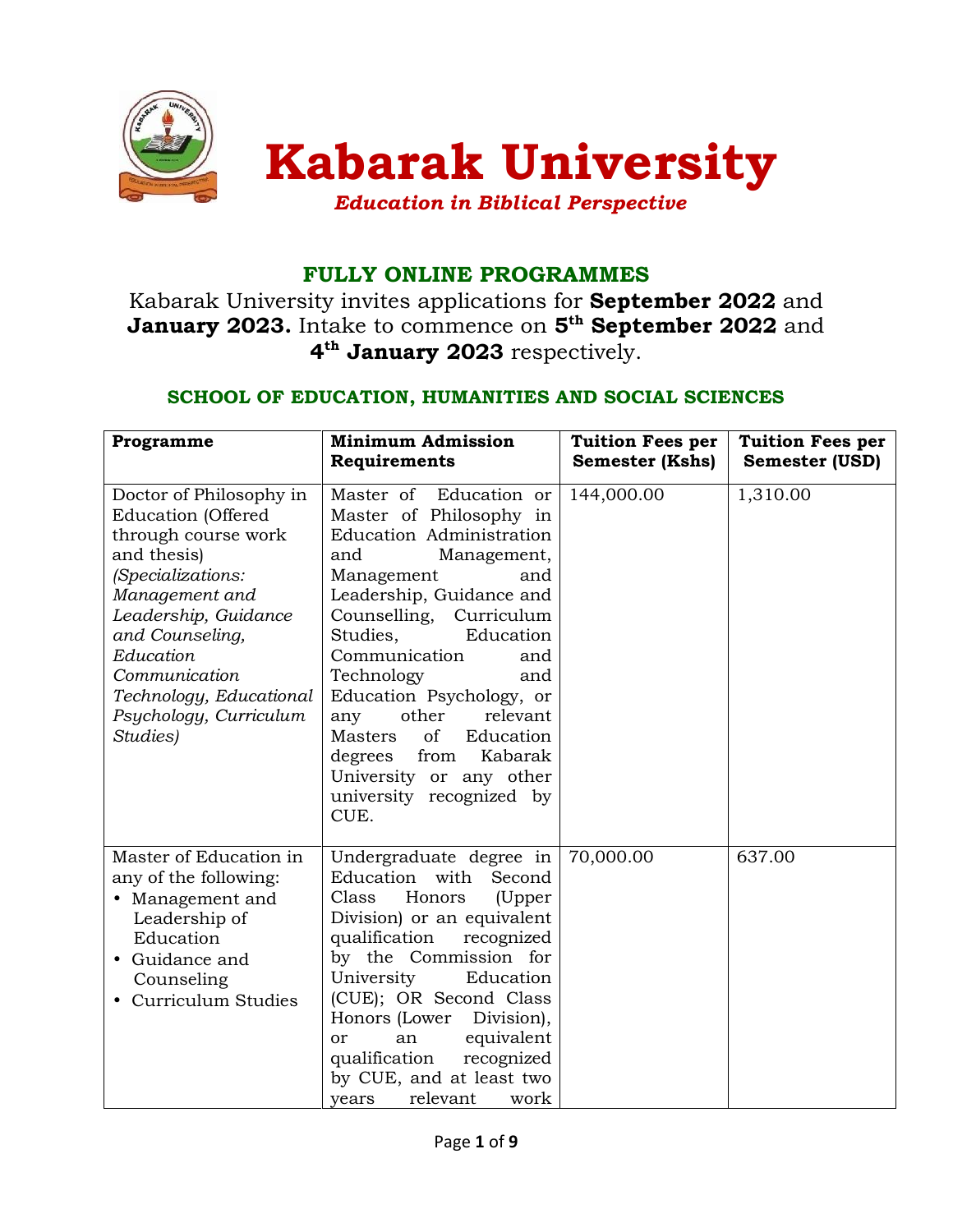|                                        | after<br>experience<br>graduation.                                                                                                                                                     |           |        |
|----------------------------------------|----------------------------------------------------------------------------------------------------------------------------------------------------------------------------------------|-----------|--------|
| <b>Bachelor of Education</b><br>(Arts) | KCSE mean grade of C+<br>with $C+$ in two teaching<br>subjects, or two principles<br>and one subsidiary at "A"<br>Level, or Diploma in<br>Education with C+(Plus)<br>in KCSE.          | 65,000.00 | 591.00 |
| Bachelor of Arts in<br>Chaplaincy      | Bachelor's<br>degree<br>requires<br>program<br>a<br>minimum mean grade of<br>C+ (C Plus) in KCSE                                                                                       | 65,000.00 | 561.00 |
|                                        | <b>OR</b>                                                                                                                                                                              |           |        |
|                                        | A minimum of Credit Pass<br>Diploma<br>level<br>at<br>or<br>equivalent qualifications<br>from<br>recognized<br>institutions with a G.P.A.<br>of at least 3.0                           |           |        |
|                                        | <b>OR</b>                                                                                                                                                                              |           |        |
|                                        | Two Principal Passes at<br>'A' level obtained at one<br>sitting OR two Principal<br>Passes<br>obtained<br>at<br>different sittings provided<br>the scores are of grade C<br>and above. |           |        |
| <b>Bachelor of Theology</b>            | KCSE mean grade of C+<br>or Diploma in Theology.                                                                                                                                       | 65,000    | 591.00 |

# SCHOOL OF BUSINESS AND ECONOMICS

| Programme               | <b>Minimum Admission</b><br>Requirements | <b>Tuition Fees per</b><br><b>Semester (Kshs)</b> | <b>Tuition Fees per</b><br><b>Semester (USD)</b> |
|-------------------------|------------------------------------------|---------------------------------------------------|--------------------------------------------------|
| Doctor of Philosophy in | Master<br><b>Business</b><br>of          | 144,000.00                                        | 1,310.00                                         |
| <b>Business</b>         | Administration<br>or                     |                                                   |                                                  |
| Administration (Offered | equivalent Master's degree               |                                                   |                                                  |
| through course work &   | in the relevant area.                    |                                                   |                                                  |
| thesis)                 |                                          |                                                   |                                                  |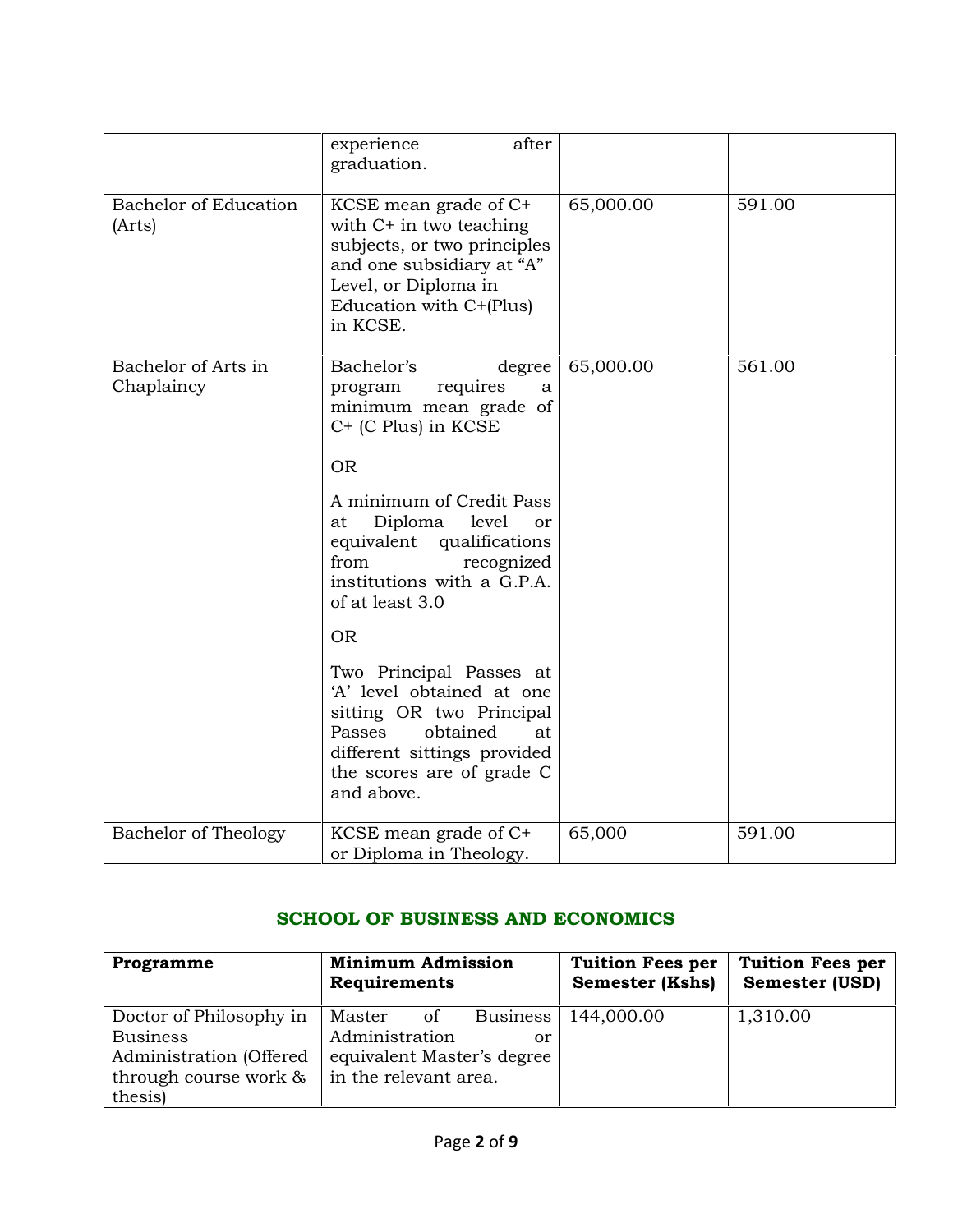| Specializations:<br>(Accounting, Strategic<br>Management, Human<br>Resource Management,<br>Finance, Marketing,<br>Entrepreneurship,<br>Management<br>Information Systems,<br>Operations<br>Management)                                                        |                                                                                                                                                                                                                                              |           |        |
|---------------------------------------------------------------------------------------------------------------------------------------------------------------------------------------------------------------------------------------------------------------|----------------------------------------------------------------------------------------------------------------------------------------------------------------------------------------------------------------------------------------------|-----------|--------|
| <b>Master of Business</b><br>Administration (MBA) -<br>Specializations:<br>(Accounting, Strategic<br>Management, Human<br>Resource Management,<br>Finance, Marketing,<br>Entrepreneurship,<br>Management<br>Information Systems,<br>Operations<br>Management) | Bachelor's degree Second<br>Class Honours (Upper<br>Division), or Lower<br>Division with 2 years of<br>relevant work experience<br>after graduation.                                                                                         | 70,000.00 | 637.00 |
| Master of Science in<br>Finance<br>Specializations:<br>(Finance and<br><b>Investment Analysis,</b><br>Finance and Banking<br>Management)                                                                                                                      | Bachelor's degree Second<br>Class Honours (Upper<br>Division) in Finance,<br>Accounting, Banking,<br>Insurance, and<br>Economics or its<br>equivalent; or Lower<br>Division with 2 years of<br>relevant work experience<br>after graduation. | 70,000.00 | 637.00 |
| <b>Bachelor of Commerce</b><br>Options: (Accounting,<br>Banking and Finance,<br>Technology, Innovation<br>and Entrepreneurship,<br>Finance, Human<br>Resource Management,<br>Insurance, Marketing<br>Operations<br>Management)                                | KCSE mean grade of $C^+$<br>with<br>(plain)<br>$\mathsf{C}$<br>in<br>Mathematics and English;<br>Credit<br><b>OR</b><br>Pass<br>at<br>Diploma<br>level<br>or<br>equivalent<br>qualifications<br>related<br>in the<br>area of<br>study.       | 65,000.00 | 591.00 |
| Diploma in Business<br>Management                                                                                                                                                                                                                             | KCSE mean grade of C-                                                                                                                                                                                                                        | 30,000.00 | 273.00 |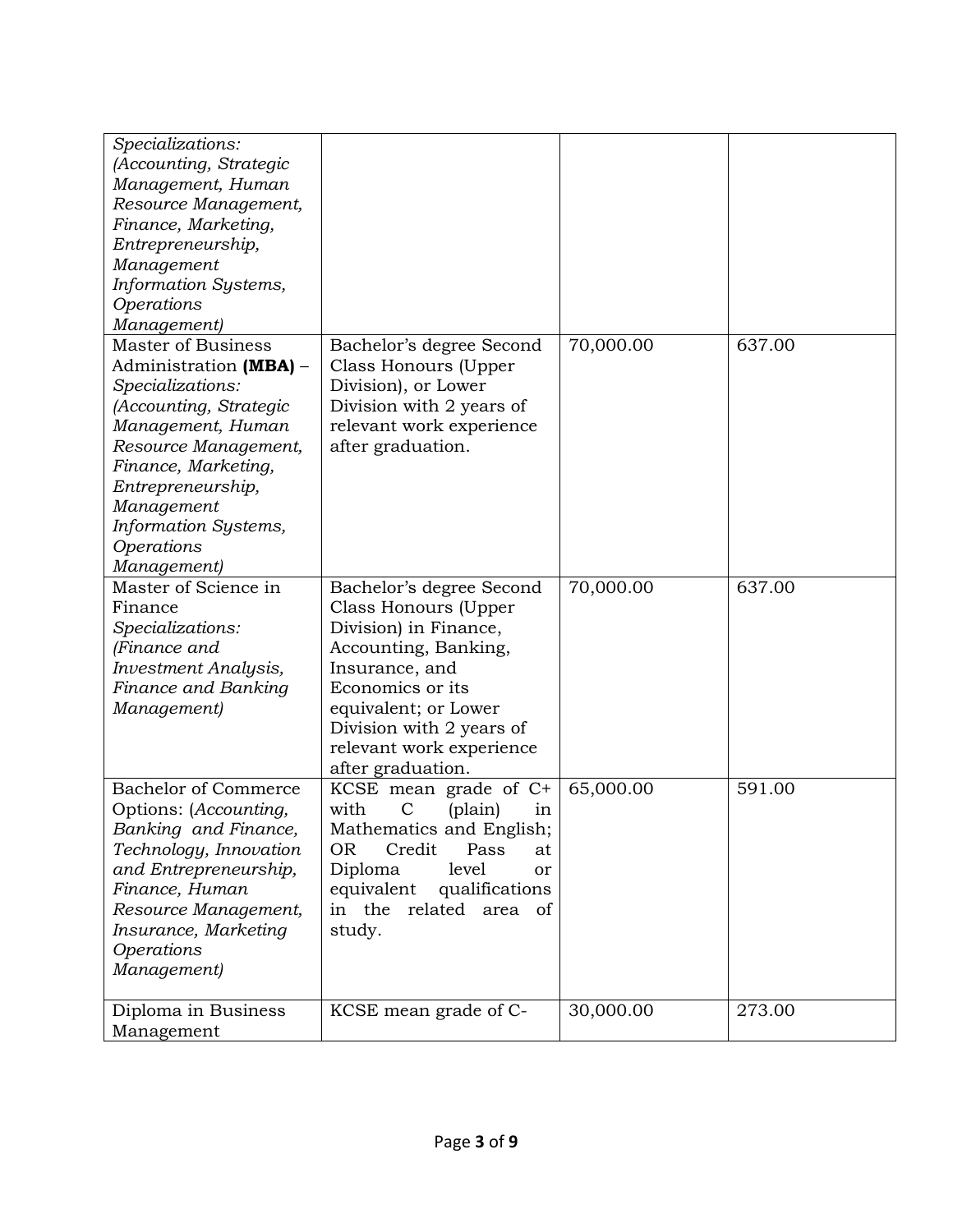## SCHOOL OF SCIENCE, ENGINEERING AND TECHNOLOGY

| Programme                                                                                        | <b>Minimum Admission</b><br>Requirements                                                                                                                                                                                                                                                                                                                                                                                              | <b>Tuition Fees per</b><br><b>Semester (Kshs)</b> | <b>Tuition Fees per</b><br><b>Semester (USD)</b> |
|--------------------------------------------------------------------------------------------------|---------------------------------------------------------------------------------------------------------------------------------------------------------------------------------------------------------------------------------------------------------------------------------------------------------------------------------------------------------------------------------------------------------------------------------------|---------------------------------------------------|--------------------------------------------------|
| Doctor of Philosophy<br>in IT (Offered through<br>course work & thesis)                          | Masters degree from<br>recognized institutions<br>with specialization in<br>Computer Science/IT or<br>related areas.                                                                                                                                                                                                                                                                                                                  | 144,000.00                                        | 1,310.00                                         |
| Doctor of Philosophy<br>in IT Security and<br>Audit (Offered<br>through course work<br>& thesis) | Masters degree from<br>recognized institutions<br>with specialization in<br>Computer Science/IT or<br>related areas.                                                                                                                                                                                                                                                                                                                  | 144,000.00                                        | 1,310.00                                         |
| Master of Science in<br>Information<br>Technology                                                | Bachelor's degree in a<br>computing discipline<br>Second Class Honours<br>(Upper Division); OR<br>Lower Division with at<br>least two years relevant<br>experience after<br>graduation.                                                                                                                                                                                                                                               | 80,000.00                                         | 728.00                                           |
| Master of Science in<br>IT Security and Audit                                                    | Bachelor's<br>in<br>degree<br>Science/IT<br>Computer<br>Second Class Honours<br>(Upper Division);<br><b>OR</b><br>Lower<br>Division<br>with<br>Postgraduate Diploma<br>in Computer Science;<br>OR<br>evidence<br>of<br>extensive<br>research<br>experience<br>as<br>demonstrated<br>by<br>publications<br>in peer<br>reviewed journals OR<br>Lower Division with at<br>least two years relevant<br>experience<br>after<br>graduation. | 80,000.00                                         | 728.00                                           |
| <b>Bachelor of Science</b>                                                                       | KCSE mean grade of                                                                                                                                                                                                                                                                                                                                                                                                                    | 70,000.00                                         | 637.00                                           |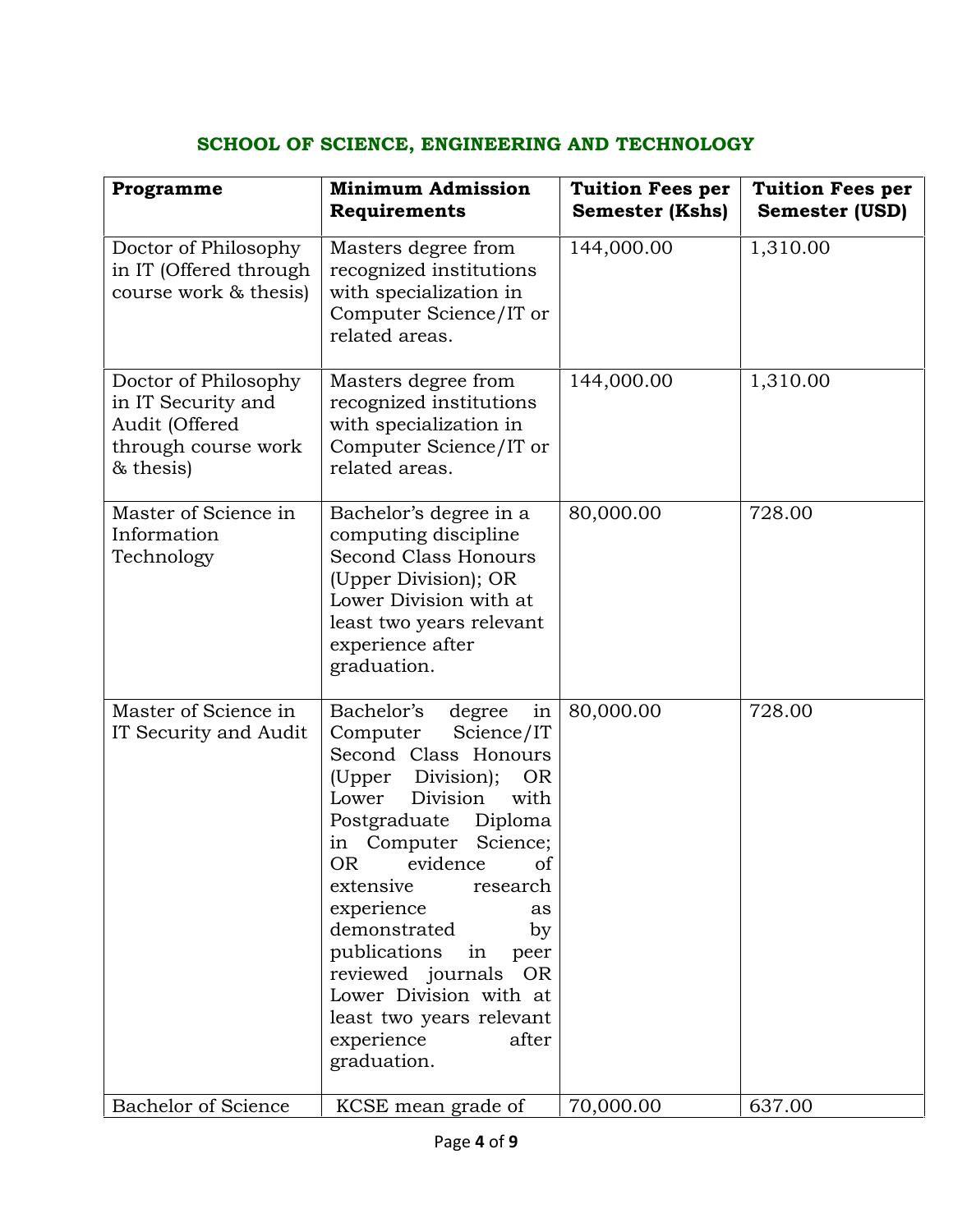| in Information | $C+$ with $C$ (plain) in |  |
|----------------|--------------------------|--|
| Technology     | Mathematics or Physics   |  |
|                | and English; or          |  |
|                | Diploma in Computer      |  |
|                | Science or Information   |  |
|                | Technology with at least |  |
|                | Credit Pass.             |  |
|                |                          |  |

### SCHOOL OF MUSIC AND MEDIA

| Programme                                                                                                                                                                                                          | <b>Minimum Admission</b> | <b>Tuition Fees per</b> | <b>Tuition Fees per</b> |
|--------------------------------------------------------------------------------------------------------------------------------------------------------------------------------------------------------------------|--------------------------|-------------------------|-------------------------|
|                                                                                                                                                                                                                    | Requirements             | <b>Semester (Kshs)</b>  | <b>Semester (USD)</b>   |
| Doctor of Philosophy<br>in Music<br>Specializations:<br>(Music Education;<br><b>Music Composition;</b><br>Ethnomusicology;<br>Musicology; Church<br>Music and Music<br>Therapy; Music<br>Production<br>Technology) | Master of Music          | 144,000.00              | 1,310.00                |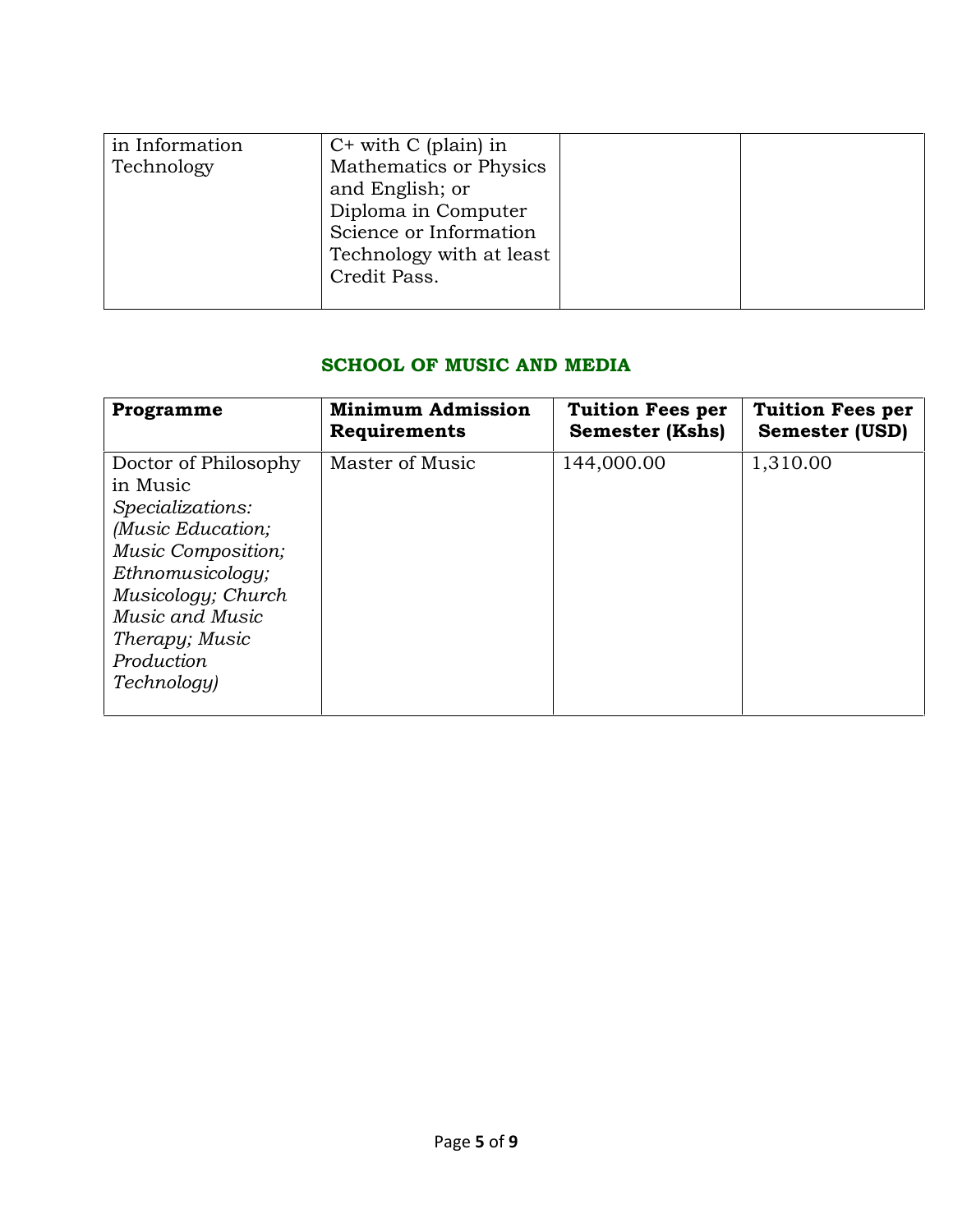| Master of Music<br>Education   | Bachelor of Music with<br>Second Class Honours<br>(Upper Division); OR<br>Second Class Honours<br>(Lower Division) with<br>two years of relevant<br>research, professional<br>or teaching experience;                                                                                      | 70,000.00 | 637.00 |
|--------------------------------|--------------------------------------------------------------------------------------------------------------------------------------------------------------------------------------------------------------------------------------------------------------------------------------------|-----------|--------|
|                                | <b>OR</b>                                                                                                                                                                                                                                                                                  |           |        |
|                                | Bachelor of Education<br>(Arts)<br>with<br>Second<br>Class Honours (Upper<br>Division) with Music as<br>a teaching subject and<br>a minimum of Grade C<br>composition<br>in<br>courses;                                                                                                    |           |        |
|                                | <b>OR</b>                                                                                                                                                                                                                                                                                  |           |        |
| Master of Music<br>Composition | Bachelor of Arts (Music<br>minor) with Second<br>Class Honours (Upper<br>Division)<br>and<br>a<br>minimum of Grade C<br>composition<br>in<br>Courses, with evidence<br>of a minimum of two<br>relevant<br>years<br>experience<br>and<br>a<br>portfolio<br>of<br>compositions.<br><b>OR</b> |           |        |
|                                | Bachelor of Music or<br>Bachelor of Education<br>(Arts) with Music as a<br>Teaching Subject in<br>Music, or Bachelor of<br>Education (Arts)<br>Second Class Honors<br>(Upper Division); OR<br>Lower Division with 2                                                                        |           |        |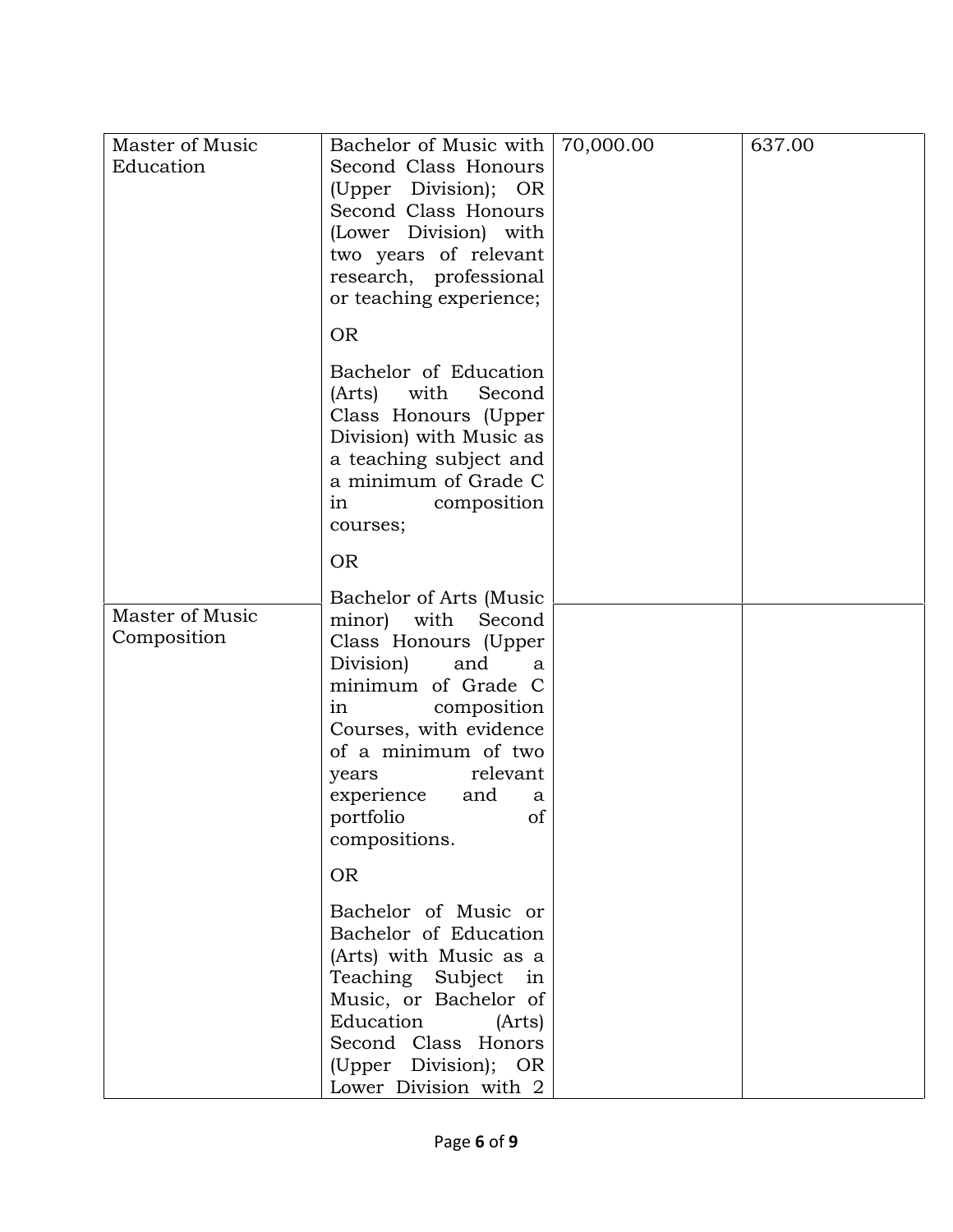|                                                                    | years of relevant work<br>experience<br>after<br>graduation.                                                                                       |           |        |
|--------------------------------------------------------------------|----------------------------------------------------------------------------------------------------------------------------------------------------|-----------|--------|
| <b>Bachelor of Music</b><br>Theory, Composition<br>and Performance | 1. KCSE mean grade<br>C+ (Plus)<br>with a<br>of<br>$C+$<br>minimum<br>(Plus) in Music                                                              | 65,000.00 | 591.00 |
|                                                                    | <b>OR</b>                                                                                                                                          |           |        |
|                                                                    | 2. KCSE mean grade<br>C+ (Plus) with<br><sub>a</sub><br>minimum of ABRSM<br>Grade 5 Theory<br>and/or Practical                                     |           |        |
|                                                                    | <b>OR</b>                                                                                                                                          |           |        |
|                                                                    | 3. KCSE mean grade<br>C- (Minus) with a<br>Diploma in Music<br>from an institution<br>recognized<br>by<br>Kabarak University<br>senate and the CUE |           |        |
|                                                                    | <b>OR</b>                                                                                                                                          |           |        |
|                                                                    | 4. KCSE mean grade<br>(Plain) with a<br>D<br>clear progression<br>from certificate and<br>Diploma in music<br>levels                               |           |        |
|                                                                    | <b>OR</b>                                                                                                                                          |           |        |
|                                                                    | 5. Diploma in Music of<br>Kabarak University<br>from any other<br><b>or</b><br>institution<br>recognized by CUE                                    |           |        |
|                                                                    | <b>OR</b>                                                                                                                                          |           |        |
|                                                                    | 6. One principle pass<br>"A"<br>level<br>at                                                                                                        |           |        |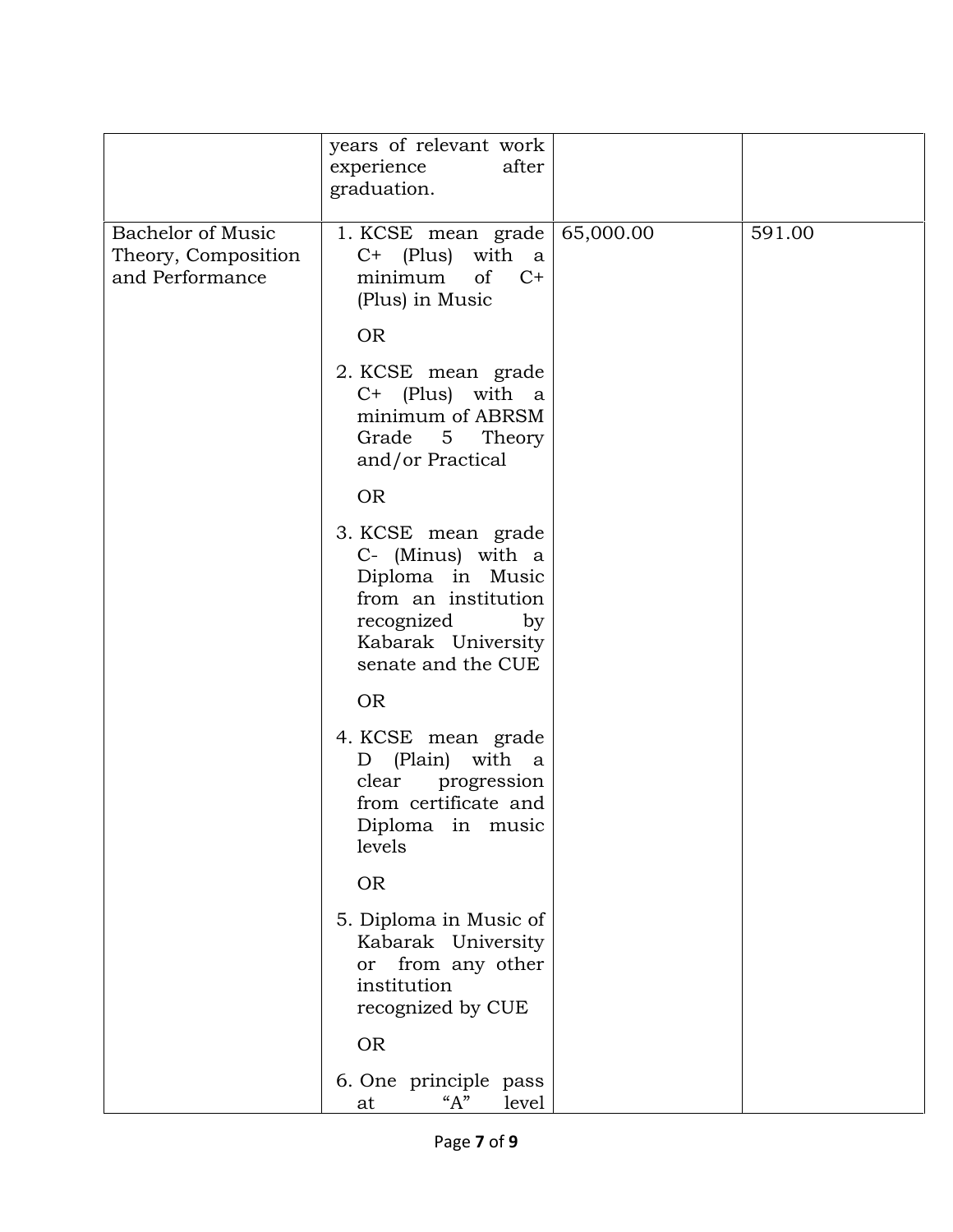|                                                            | obtained<br>at<br>one<br>sitting<br><b>OR</b><br>two<br>principal<br>passes<br>obtained at different<br>sittings<br><b>OR</b><br>7. Have a minimum of<br>$C+$<br>Kenya<br>at<br>Certificate<br>of<br>Secondary<br>Examination (KCSE)<br>and<br>Substantial<br>aptitude<br>in<br>performance and or<br>composition<br>established<br>during<br>Standard<br>Auditioning<br>Session. |        |
|------------------------------------------------------------|-----------------------------------------------------------------------------------------------------------------------------------------------------------------------------------------------------------------------------------------------------------------------------------------------------------------------------------------------------------------------------------|--------|
| <b>Bachelor of Mass</b><br>Communication<br>Options: Media | KCSE mean grade of $ $ 65,000.00<br>$C+$ (plus) with $C+$ in<br>English/Kiswahili<br>in<br><b>KCSE</b><br>OR.<br>exams;<br>Diploma with Credit<br>Journalism<br>Pass<br>in<br>and<br>Mass<br>Communication<br><sub>or</sub><br>Public Relations.                                                                                                                                  | 591.00 |

### NOTE:

- All certificates required for admission must be those recognized by Kabar University Senate and the Commission for University Education (CUE).
- Applicants with KCSE C+ (plus) and diplomas from recognized universities and examiners such as KNEC or KASNEB are eligible for credit transfers in relevant subjects up to second year of study.